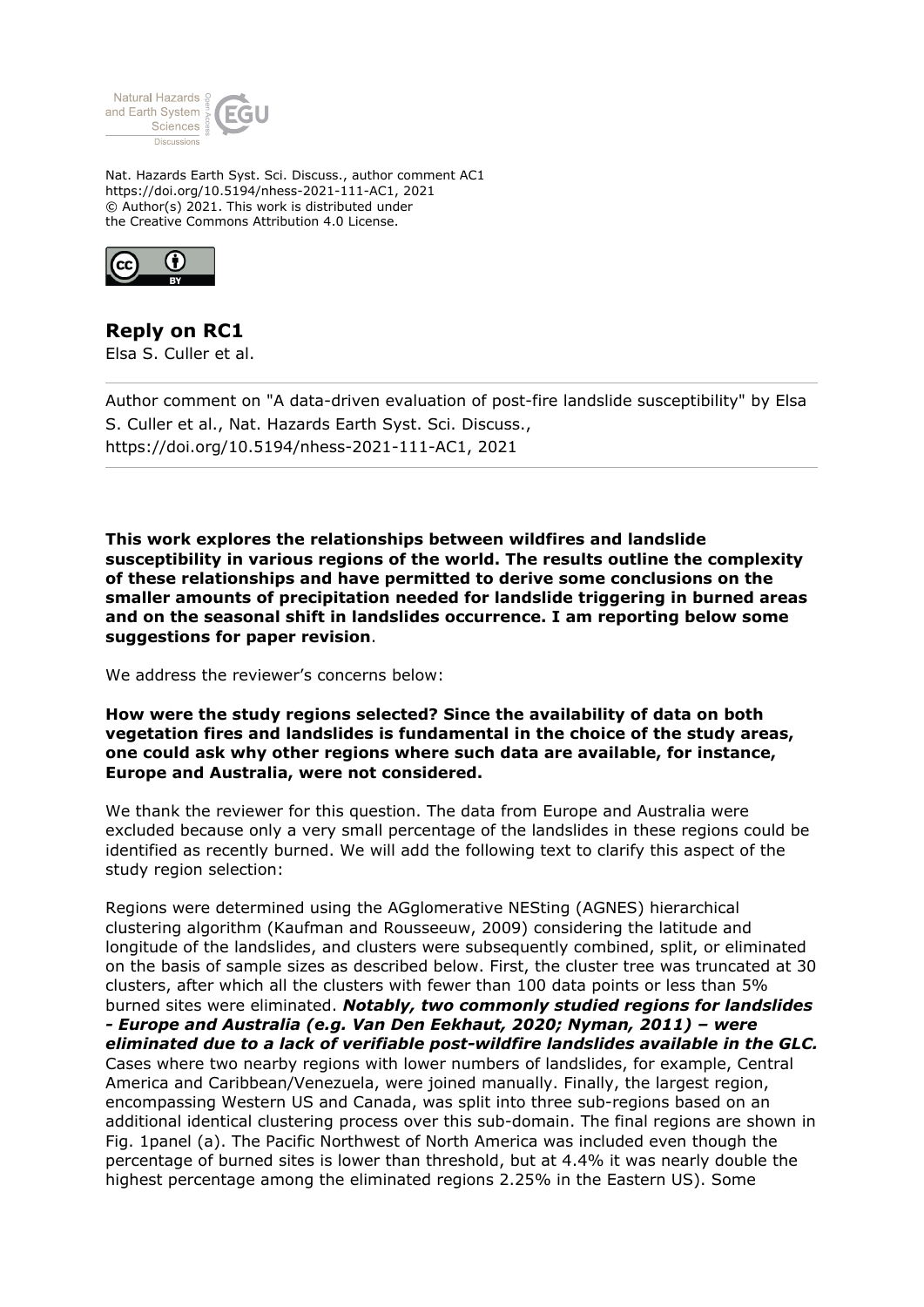landslides were not included in any of the final regions. These events were not, however, eliminated from any analysis of all landslides.

Nyman, P., Sheridan, G. J., Smith, H. G., & Lane, P. N. (2011). Evidence of debris flow occurrence after wildfire in upland catchments of south-east Australia. Geomorphology, 125(3), 383–401. https://doi.org/10.1016/j.geomorph.2010.10.016

Van Den Eeckhaut, M., & Hervás, J. (2020). State of the art of national landslide databases in Europe and their potential for assessing landslide susceptibility, hazard and risk. Geomorphology, 139–140, 545–558. https://doi.org/10.1016/j.geomorph.2011.12.006

**Although this paper deals with rainfall-triggered landslides, other factors that influence the occurrence of landslides - e.g. earthquakes - could be mentioned,**

**even if only to clarify that these factors are not relevant in the study regions and the considered years.**

We thank the reviewer for this observation. The following section clarifies that landslide sites were excluded if they were marked as related to other factors such as earthquakes or snowmelt:

To reduce errors resulting from including a variety of types of rainfall-triggered landslides within the same dataset, the selected landslides were limited to those categorized by a `landslide trigger' value of `rain,' `downpour,' `flooding,' or `continuous rain.' *Landslides with a second trigger such as an earthquake were eliminated.* Snowmelt-driven landslides were also not included because the impact of precipitation is delayed in those cases -- an analysis of the snow record in California/Nevada revealed only a single event with enough antecedent snow to suggest it could have been mislabeled.

**Although it focuses on a specific issue and a particular type of mass movement, the work by Riley et al. (2013) on the frequency-magnitude relationships of debris flows could be mentioned in the introduction and/or in the discussion as it compares fire-related and non-fire related debris flows at the global scale. Riley KL, Bendick R, Hyde KD, Gabet EJ. 2013. Frequency-magnitude distribution of debris flows compiled from global data, and comparison with post-fire debris flows in the western US. Geomorphology, 191: 18–128. https://doi.org/10.1016/j.geomorph.2013.03.008.**

We thank the reviewer for this suggestion, and will include this reference in the introduction:

A study by Riley et al. (2013) comparing post-wildfire and non-fire-related debris flows on a global scale found that the volumes of the post-wildfire debris flows tended to be smaller. This finding suggests an increase in debris flow hazard and frequency after wildfires.

**While it is important to acknowledge the problems in the quality of data, the possible occurrence of "many false positive burned landslides" mentioned in the discussion (page 20, lines 414-416) could partly undermine the results of this study. Saying that a validation of which landslides were truly post-wildfire is outside the scope of the study is a rather weak way to cope with this issue. The authors could try to better clarify which datasets are affected by these problems and delimit the extent and severity of these errors.**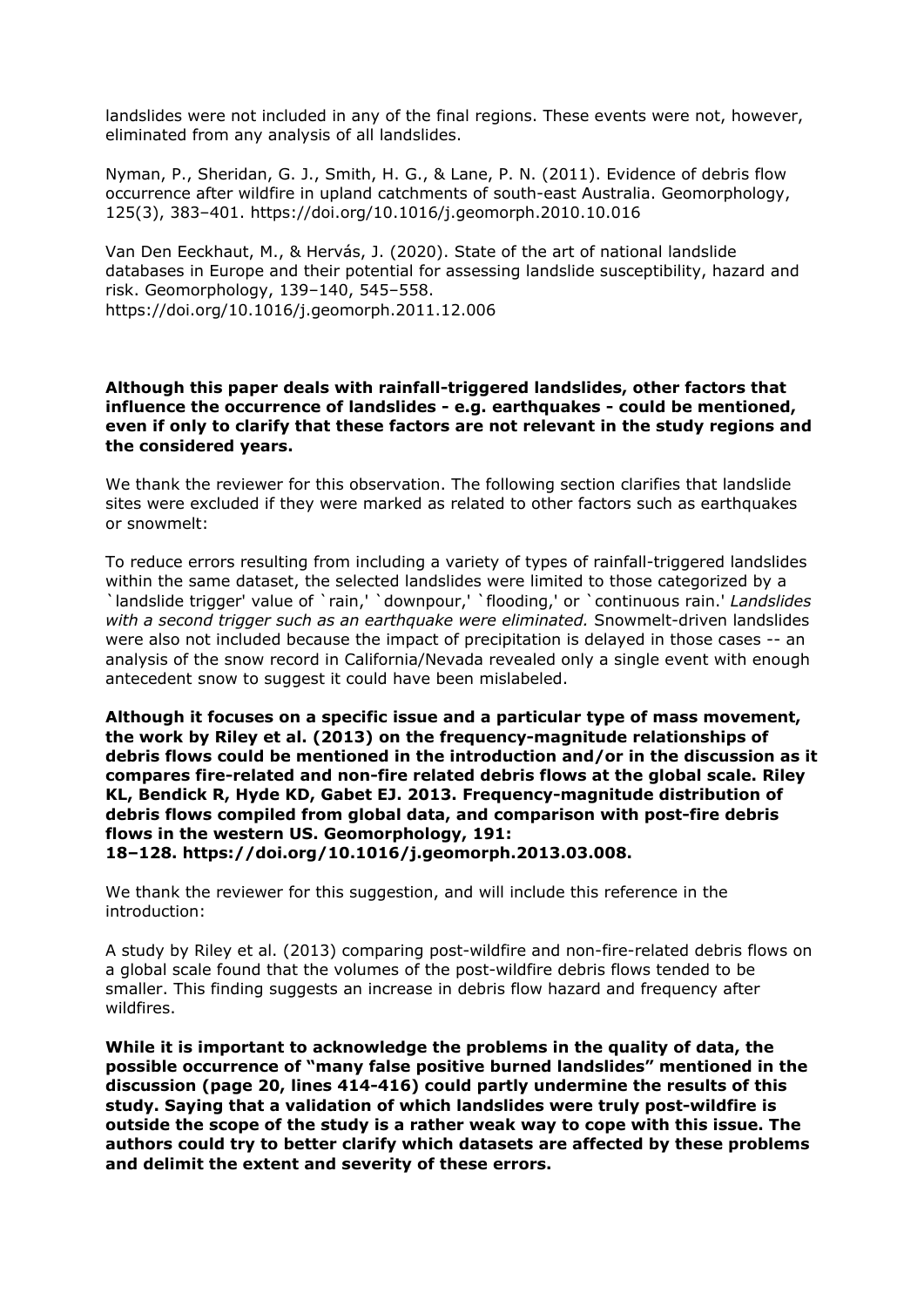We thank the reviewer for this comment. We propose to include additional analysis and discussion of the issue of false positive burned areas. Firstly, we have computed the percentages of burned sites among landslides with differing location accuracies to quantify the potential error. Secondly, we propose to include additional analysis of the results, splitting the landslides into 'high accuracy' and 'low accuracy groups. The following will be added to the methods section to explain this analysis:

*To explore the effects of variability in location accuracy and landslide type within the GLC, validation analyses were performed to quantify the extent of errors due to these factors. Firstly, the percentages of burned sites in each region were computed for each location accuracy. Subsequently, the results of the Mann-Whitney hypothesis tests comparing prelandslide precipitation percentiles were duplicated splitting the data in the high- and lowaccuracy groups (<=1 km and > 1 km respectively). The number of days with significantly significant differences in precipitation percentile in the 14 days prior to the landslide and 7 days are computed in each group.*

The supplemental additional figure and accompanying text will be included to address this issue (the figure number 3b is a placeholder so as not to confuse it with existing figures):

### Caption:

*Figure 3b: p-values for Mann-Whitney hypothesis tests comparing precipitation percentiles at burned and unburned sites. The thick black line shows the p-values for all landslides, while green and orange lines show high (1 km or less) and low (greater than 1 km) location accuracies. A horizontal black line shows the p=0.05 significance threshold, while a vertical black line indicates the day of the landslide.*

#### Results

*Figure 3b shows p-values for Mann-Whitney hypothesis tests comparing precipitation percentiles for burned and unburned groups for high and low location accuracy groups of landslides. High accuracy indicates less than 1 km. Several regions, such as California (Fig. 3b panel (b)) show substantial differences between the high-accuracy and lowaccuracy p-values. Sample sizes of burned locations among the exact locations are low, ranging from 2 to 34 in each region, with overall only 3.7% of high-accuracy landslides classified as burned (below the threshold used to exclude regions from this study). The low percentage of burned sites may partially account for high p-values among the highaccuracy group. An additional important consideration is the likelihood of a greater number of false positive burned sites among the low-accuracy group. Notably, the percentage of identified burned sites using this method increases with the location accuracy radius – globally 12.5% of low-accuracy landslides were identified as burned in contrast with only 3.7% of high-accuracy landslides.*

## Finally, we will expand the discussion:

Low landslide location accuracy and lower number of burned landslides may have also contributed to the lack of conclusive results in the Pacific Northwest, Southeast Asia and Central America. The regions outside the US and Canada tended to have less accurate landslide locations. *Furthermore, less accurate locations were also more likely to be marked as burned, with a threefold increase in the percentage of landslides identified as burned between high- and low-accuracy groups.* This occurs because larger landslide radii were more likely to contain burned area by chance alone, and hence become `false positive' post-wildfire landslides, i.e.~landslides that occurred nearby but not coincident to a burned area. This idea is supported by the lower cumulative burned fractions within the regions outside the US and Canada (see Fig. 1 panels (c) and (d)). *Though landslide accuracy in the GLC is an approximate measure, introducing the possibility of false*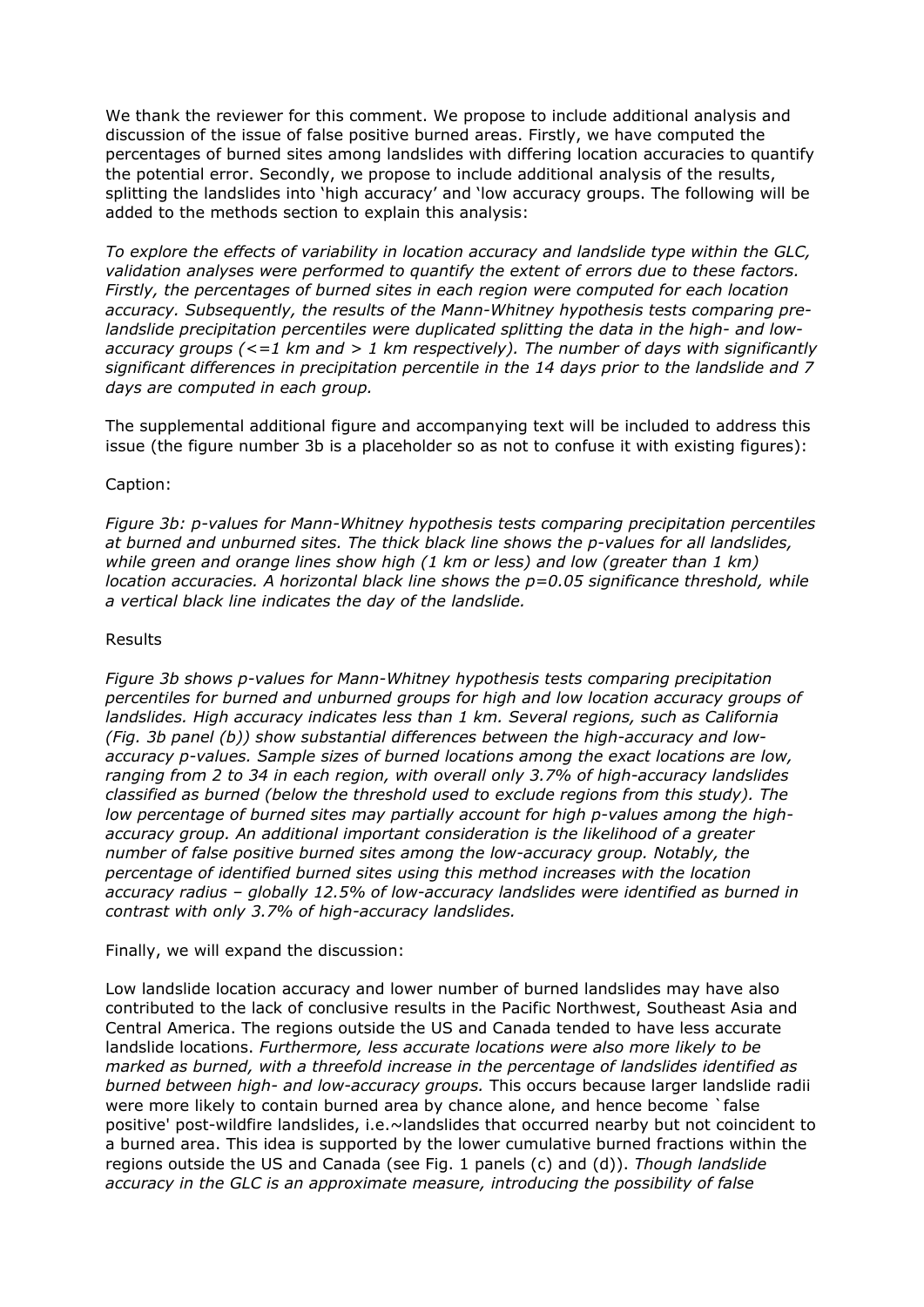*negative unburned sites, false positive post-wildfire landslides nonetheless represent a major potential source of error in this analysis. These uncertainties introduce the possibility that some of differences in triggering precipitation percentiles between burned and unburned sites may be related to unique qualities of fire-prone areas rather than fire itself.* The degree to which fires and landslides are statistically linked also contributes to the rate of false positives. Some regions may have many false positive burned landslides because there was a larger percentage of low accuracy locations, or alternatively because there was no significant increase in the probability that a landslide would occur in a burned location. Such a low posterior landslide probability given that a fire has occurred would tend to greatly increase the number of false positive burned areas by decreasing the probability that a landslide occurred in the burned section of the landslide radius, thus negating the effects of larger landslide buffers. Future studies using visible and other satellite imagery to pinpoint landslide locations and dates could help further clarify the post-wildfire posterior landslide probability by essentially eliminating the location error.

## **Caption of Fig.3: it could be specified that the grey belt corresponds to the day of landslide occurrence.**

The caption of Fig. 3 will read:

Seven-day precipitation percentile in the lead-up to landslides for all landslides in (a) and for the six individual regions labeled (b)--(g), whether classified as part of one of the regions or not. *The day of the landslide is indicated with a vertical grey column.* Days where a significant difference was found between the burned and unburned groups are indicated in bold coloring (Mann--Whitney hypothesis test,  $p > 0.05$ ).

# **The caption of Fig. 4 is very long and not easy to follow: I wish to suggest moving part of it to the text of the manuscript.**

The following modifications have been made to the caption and text related to Fig. 4:

Figure 4 caption*:p-values of Mann--Whitney hypothesis tests comparing landslidetriggering precipitation relative to 100 bootstrapped samples (n~100 for each sample) drawn from a 38-year precipitation record from the landslide locations. The y-axes are shown with a probit transform to expand the section of the axis where p-values are below 0.05 (significant at 95% confidence, shown as a dashed black line). The y-axis has also been inverted so that larger differences in precipitation (lower p-values) are higher on the y-axis for consistency with the percentile plots in Fig. 3. In panels (h)-(u), an example of the kernel density estimate (kde) for day-of-landslide precipitation in black separated by burned and unburned groups is compared with kdes of all bootstrapped samples in orange (burned group) or purple (unburned group).*

Text:

Figure 4 highlights the increase in precipitation in the days before a landslide relative to historical amounts for that location and time of year, i.e., relative to climatology, offering a robust assessment of the landslide precipitation departure. The Mann--Whitney p-values comparing the precipitation record on each day to each of the  $(\sim 100)$  samples are shown in \ref{fig:bootstrap} panels (a)--(g)*Landslide events have been split into burned and unburned groups (shown in orange and purple respectively) for six regions and for all landslides in the study. Bootstrapped samples were drawn from the same DOY and locations as the landslides but from a randomly selected year. In panels (a)-(g), box plots of p--values represent the degree to which the landslide-triggering precipitation differed from climatological precipitation with lower values indicating a larger difference between*